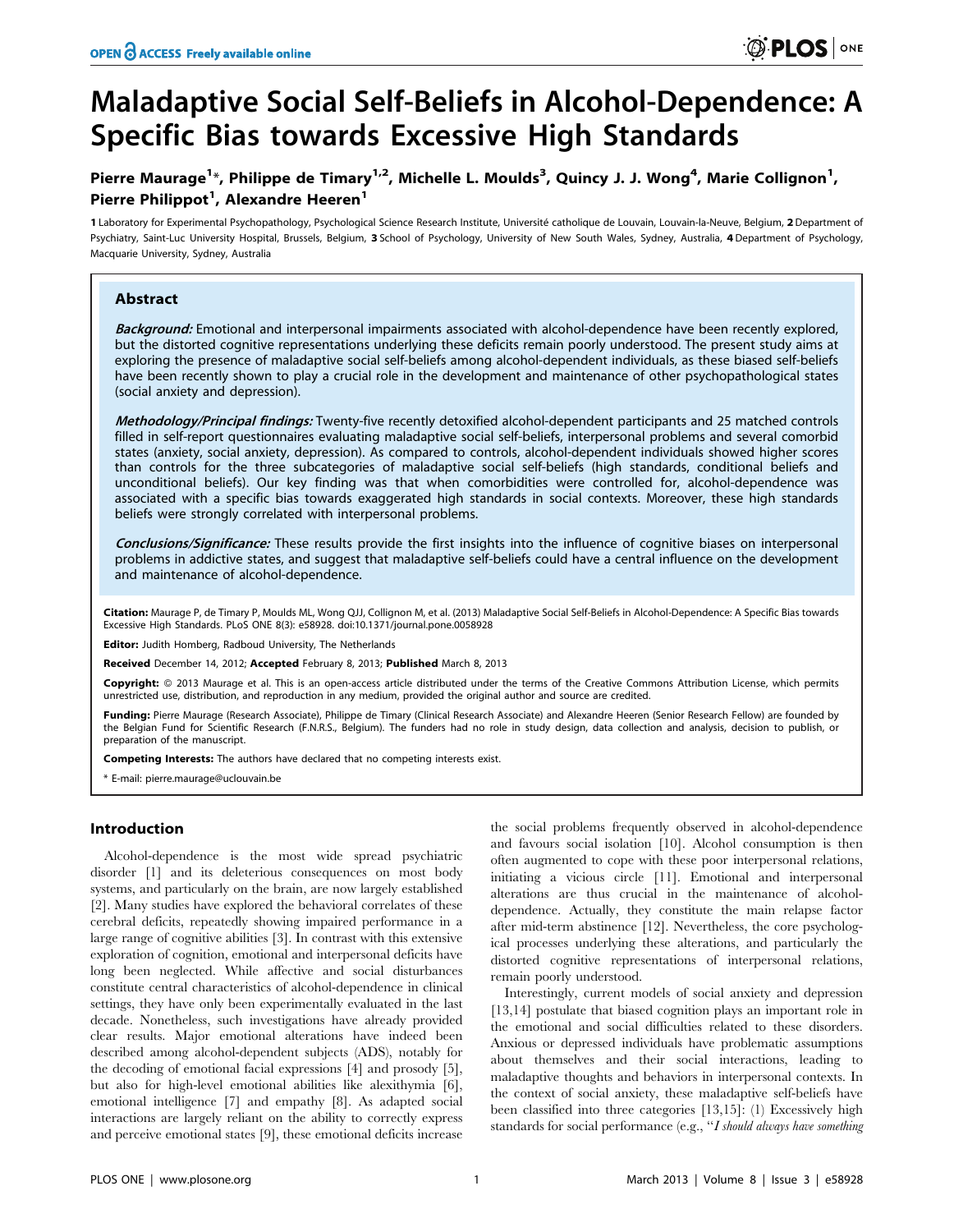interesting to say"), (2) Conditional beliefs concerning the consequences of performing in a certain way (e.g., ''If people get to know me, they won't like me''), and (3) Unconditional negative beliefs about the self (" $\Gamma$ m unlikeable"). Importantly, the intensity of this self-belief bias is directly related to core pathological processes, as it is strongly correlated with the frequency and strength of avoidance behaviors [16], ruminative thoughts [17] and anticipation processes [18] in social anxiety. The extent of conditional and unconditional beliefs biases is also linked with the intensity of depressive symptoms [19]. As a whole, maladaptive self-beliefs significantly contribute to the maintenance of emotional disorders, presumably because of their deleterious influence on affective and interpersonal processes. Extending these observations, we propose that maladaptive self-beliefs may be associated with the affective and social deficits observed in individuals with alcohol-dependence.

Yet, this assumption has not been tested. Several studies have explored self-related cognitions in ADS, and showed that reduced self-esteem [20] and self-efficacy [21], as well as increased selfstigma [22] are characteristics of these individuals. However, biased social cognitions have never been explored in this population: accordingly, this is our goal in the current study. Maladaptive self-beliefs in a social context will be indexed by the Self-Beliefs related to Social Anxiety scale (SBSA) [17], a recently developed tool that evaluates the three categories of self-beliefs postulated by Clark and Wells [13]. Moreover, complementary measures will explore the psychopathological comorbidities (depression, anxiety, social anxiety) and the extent of participants' interpersonal problems.

Our main prediction is that alcohol-dependence is associated with maladaptive self-beliefs, and that their intensity is linked with the extent of interpersonal problems. As comorbid depression or anxiety are frequently observed in alcohol-dependence [23], and as these psychopathological states are associated with maladaptive self-beliefs [13,16,18], we also tested their relationship with these biased self-beliefs potentially present among ADS. Finally, we also tested whether alcohol-dependence is associated globally with maladaptive self-beliefs or whether only a specific category of selfbeliefs is biased in this disorder.

## Materials and Methods

#### Ethics Statement

Participants were provided with full details regarding the aims of the study and the procedure. All participants gave their written informed consent. The study was approved by the Ethical Committee of the Faculty of Medicine (Catholic University of Louvain), and carried out according to the Declaration of Helsinki.

#### Participants

Twenty-five inpatients (seven women), diagnosed with alcoholdependence according to DSM-IV criteria, were recruited during the third week of their treatment in a detoxification center (StLuc Hospital, Brussels, Belgium). Their demographic characteristics appear in Table 1. They had all abstained from alcohol for at least two weeks (mean: 16.07 days; SD 2.46) and were free of any other psychiatric diagnosis as assessed by an exhaustive psychiatric examination. The mean alcohol consumption among patients just before detoxification was 20.58 alcohol units (an alcohol unit corresponding to 10 grams of ethanol) per day (SD 14.69), the mean number of previous detoxification treatments was 0.96 (SD 1.09). Mean duration of alcohol-dependence was 10.84 years (SD 12.32) and mean age at the beginning of alcohol-dependence was 40.16 years (SD 11.19). Patients were matched for age, gender and education with a control group of 25 volunteers (control subjects, CS) who were free of any history of psychiatric disorder or drug/ substance abuse, and whose alcohol consumption was lower than 10 alcohol units per week. CS were recruited among the experimenters' acquaintances and the hospital employees, and abstained from any alcohol consumption for at least three days before testing. Exclusion criteria for both groups included major medical problems, neurological disease (including epilepsy), visual impairment, and polysubstance abuse. Each participant had normal-to-corrected vision. Education level was assessed according to the number of years of education completed since starting primary school. CS were free of any medication but 12 ADS still received moderate doses of benzodiazepines (mean in ADS: 28.91 mg/day of Diazepam; SD 35.71). ADS took part in an extensive psychotherapeutic program during their detoxification (individual and group therapy). Participants were not paid for their participation.

## Measures

The Self-Beliefs related to Social Anxiety scale. (SBSA) [17] is a self-report questionnaire evaluating the strength of beliefs related to the self in social situations. Participants endorsed 15 items in which they rated their level of agreement with self-beliefs on an 11-point Likert scale, from 0 (''Do not agree at all'') to 10 (''Strongly agree''). This questionnaire has strong psychometric properties and includes three categories of maladaptive self-beliefs that can lead to erroneous social behavior: (1) excessively high standards for social performance (HS 4 items, e.g., ''I have to appear intelligent and witty''); (2) conditional beliefs concerning social evaluation (CB 7 items, e.g., ''If I don't get everything right, I'll be rejected''); (3) unconditional beliefs about the self (UB 4 items, e.g., ''People think I'm boring''). The total score is the sum of the all items scores, and each subscale score is the sum of the subscale items scores. The validated French version was used. The SBSA scale has excellent internal consistency in English (Cronbach's  $\alpha$  = .94 for global score, .85 for HS, .91 for CB, .82 for UB) and French (Global score:.90, HS:.75, CB:.89, UB:.79).

Control measures. Participants also completed the following questionnaires: (1) The State and Trait Anxiety Inventory (STAI A-B) [24], a 40-item questionnaire assessing state (STAI-A) and trait anxiety (STAI-B). The validated French version was used

Table 1. Alcohol-dependent (ADS) and control (CS) subjects' results for demographic and psychological measures: mean (S.D.).

|                                          | ADS $(N=25)$ | $CS (N = 25)$ |
|------------------------------------------|--------------|---------------|
| <b>Demographic measures</b>              |              |               |
| $Age^{\text{NS}}$                        | 51(12.19)    | 50.48(12.17)  |
| Gender ratio (female/male) <sup>NS</sup> | 7/18         | 7/18          |
| Educational level <sup>NS</sup>          | 15.16(3.8)   | 15.56(2.58)   |
| Psychopathological measures              |              |               |
| $BDI***$                                 | 17.24(11.37) | 4.4(4.73)     |
| STAI A**                                 | 39.76(11.84) | 28.98(8.88)   |
| STAI B***                                | 47.3(10.62)  | 32.7(10.01)   |
| $LSAS*$                                  | 40.75(25.07) | 27.04(15.63)  |
| FNE <sup>**</sup>                        | 18(9.22)     | 10.95(7.74)   |
| IIP Total***                             | 1.684(0.57)  | 0.796(0.52)   |

 $^{15}$  = Non-significant;\*p<.05;\*\*p<.01;\*\*\*p<.001.

doi:10.1371/journal.pone.0058928.t001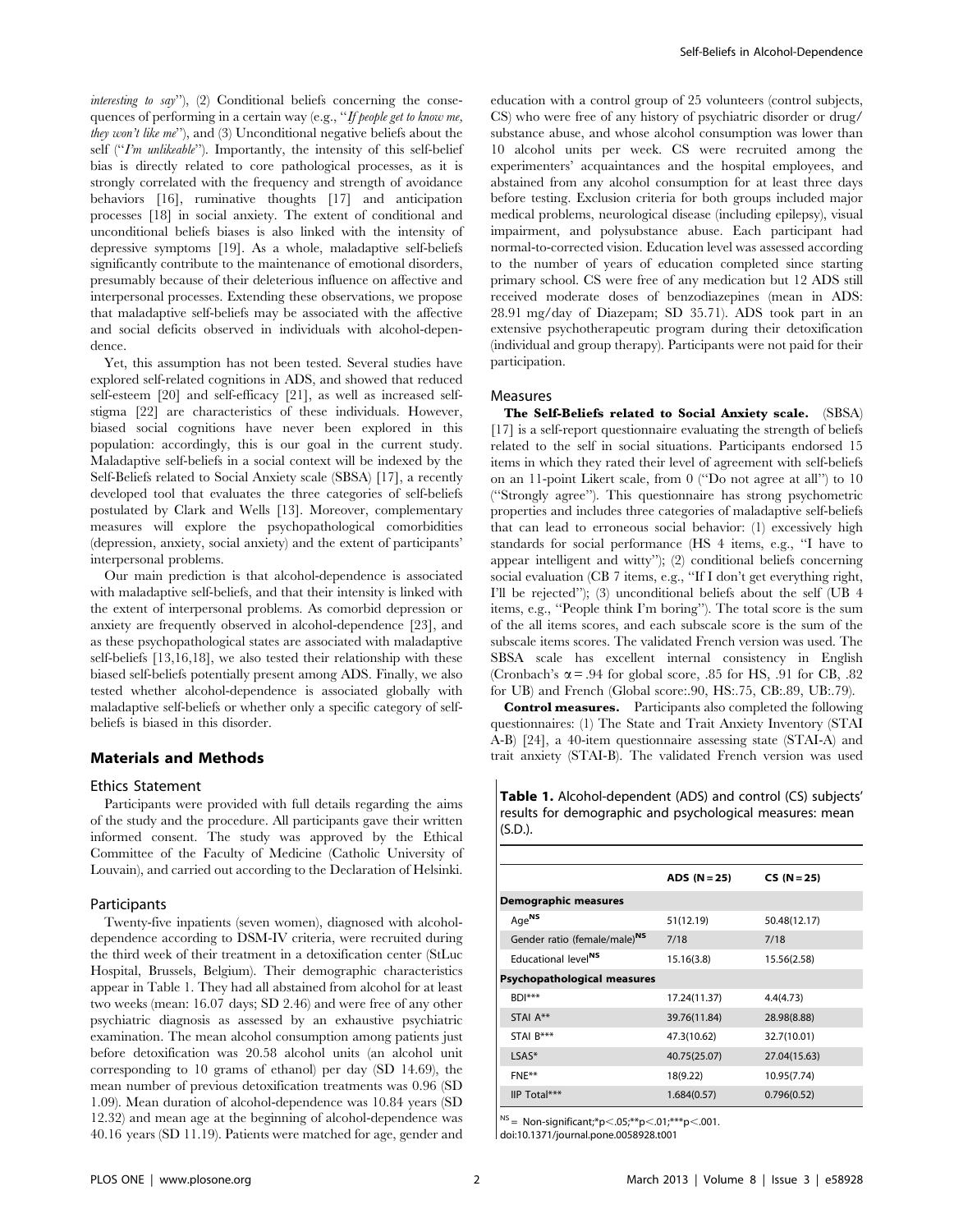[25]; (2) the Beck Depression Inventory (BDI short-version) [26], a 13-item measure of symptoms of depression. The validated French version was used [27]; (3) the Liebowitz Social Anxiety Scale (LSAS, self-report format) [28], a 24-item scale measuring anxiety and avoidance of social interaction and performance situations. The validated French version was used [29]; (4) the Fear of Negative Evaluation scale (FNE) [30], a 30-item questionnaire evaluating a person's apprehension about negative evaluation. The validated French version was used [31]; (5) the Inventory of Interpersonal Problems (IIP) [32], a 127-item questionnaire evaluating the presence and intensity of interpersonal problems and relational difficulties. The validated French version was used [33].

## Results

## Preliminary analyses: Group equivalence

As shown in Table 1, ADS and CS did not significantly differ for age  $[t(48) = .15, ns]$ , gender and education  $[t(48) = .43, ns]$ , confirming successful matching of the groups. Nevertheless, alcohol-dependence was associated with significantly higher scores for every psychological measure: depression  $\lceil t(48) = 5.21$ ,  $P\leq0.001$ , state anxiety  $\lceil t(48)=3.64, P\leq0.01\rceil$ , trait anxiety  $[t(48) = 5.01, P \le 0.001]$ , fear of negative evaluation  $[t(48) = 2.93,$  $P\leq 0.01$ , social anxiety  $\lceil t(48) = 2.32, P\leq 0.05 \rceil$ , and interpersonal problems  $\lceil t(48) = 5.74, P \leq .001 \rceil$ .

## Effect of alcohol-dependence on maladaptive social selfbeliefs

A multivariate analysis of variance (MANOVA) was applied to examine group differences on SBSA subscales, with groups (ADS, CS) as between-subjects factor and subscales (high standards, conditional beliefs, unconditional beliefs) as dependent variables. As illustrated in Figure 1, ADS presented significantly higher scores than CS for SBSA total score  $[F(3,46) = 7.33, P \lt 0.001,$  $\eta^2$ <sub>p</sub> = .323] and for each subscale: high standards [ $F(1,48)$  = 18.54,  $P<.001$ ,  $\eta^2$ <sub>p</sub> = .279], conditional beliefs [ $F(1,48)$  = 14.69,  $P<.001$ ,  $\eta_{\text{p}}^2 = .234$  and unconditional beliefs  $[F(1,48) = 7.71, P<.01,$  $\eta_{\text{p}}^2$  = .138].

In order to exclude any influence of variance related to comorbid psychopathological states in the self-beliefs results in alcohol-dependence, the psychological measures (i.e., BDI, STAI A-B, FNE and LSAS scores) were introduced as covariates in a second analysis (MANCOVA) with groups (ADS, CS) as betweensubjects factor and subscales (high standards, conditional beliefs, unconditional beliefs) as dependent variables. No significant differences were observed for SBSA total score  $[F(3,41) = 2.34,$ ns,  $\eta_{\text{p}}^2 = .146$ ], conditional beliefs  $[F(1,43) = .45, n_s, \eta_{\text{p}}^2 = .01]$  or unconditional beliefs  $[F(1,43) = .12, ns, n<sup>2</sup><sub>p</sub> = .003],$  but ADS presented higher scores than CS for the high standards subscale  $[F(1,43) = 7.17, P < .01, \eta^2$ <sub>p</sub> = .143].

#### Complementary analyses

Links between maladaptive self-beliefs and interpersonal problems. No significant correlation was found between any self-beliefs subscale and interpersonal problems among CS  $(r<.39,$ ns). In alcohol-dependence, no significant correlation was found between interpersonal problems and conditional  $(r = .22, ns)$  or unconditional  $(r=.36, ns)$  beliefs, but high standards were significantly correlated with IIP total score ( $r = .45$ ,  $p < .05$ ).

Medication effect. No significant correlation was found between medication level and any questionnaire result in the alcohol-dependent group (all  $P > .05$ ).

## **Discussion**

While they have been far less explored than cerebral and cognitive alterations in alcohol-dependence, emotional and interpersonal ones are omnipresent in alcohol-dependence and highly involved in relapse [10,12]. Unfortunately, little is known about the biased representations underlying these affective and social difficulties. As maladaptive beliefs about the self in social contexts influence emotional and social processes in other psychopathological states [16,34], the present study investigated social self-beliefs in ADS, and their links with interpersonal problems. A main result was that ADS exhibit significantly higher scores than CS for SBSA total and for every subscale, which constitutes the first description of a general bias for maladaptive self-beliefs related to social contexts in addictive states. Nevertheless, similarly biased self-beliefs have been found in general and social anxiety [17,19], and these psychopathological states are frequently associated with alcohol-dependence, as confirmed by the comorbidities observed in the present sample. These comorbidities were thus taken into account in a second analysis to determine their own impact on maladaptive self-beliefs, aside from the direct effect of alcohol-dependence.

As illustrated in Figure 1, group differences on SBSA global score, conditional beliefs and unconditional beliefs disappeared when these comorbidities were introduced as covariates, but the ADS still presented significantly higher scores for the high standards subscale. Hence, a central observation of the present study is that alcohol-dependence, beyond anxious and depressive comorbidities, is associated with excessively high standards in social contexts. ADS thus seem to particularly overvalue requested behavior in interpersonal context (e.g., ''I have to appear intelligent and witty'') and their obligation to constantly have a perfect social behavior (e.g., ''I must get everyone's approval''). In other words, they overestimate the level of interpersonal performance needed to obtain the desired positive social outcome. The potential reactions of others if this social performance is not optimal (conditional beliefs) and the general negative opinions of others concerning subject's social behaviors (unconditional beliefs) are also overrated, but these biased cognitions seem to be mostly a result of the comorbid conditions that these patients frequently present with. Nevertheless, we acknowledge that covariate analyses do not allow us to clearly determine what part of variance related to comorbidities is removed [35], and thus in interpreting our covariates analyses we must keep this in mind.

However, it has been recently shown that social anxiety is associated with excessive high standards, conditional beliefs and unconditional beliefs [19]. The present results together with earlier ones thus suggest that, while maladaptive self-beliefs are present in a wide range of psychopathological states (including bulimia nervosa [36] and psychosis [37]) and are thus transdiagnostic, the three categories of self-beliefs could be distinctly distorted in different psychopathological states. Finally, these exaggerated high standards are strongly associated with the social problems encountered in real-life situations. Indeed, while interpersonal problems were not linked with SBSA total score or conditional/ unconditional beliefs subscales, high standards scores were highly correlated in the ADS with IIP. No causal inference can be drawn from these correlational results, but they nevertheless confirm that biased cognition in social context is intimately connected with the actual behaviors and performance in these contexts.

These results have important implications. At fundamental level, they offer the first insights into the biased psychological representations involved in the affective and social difficulties described in alcohol-dependence. ADS present massive impair-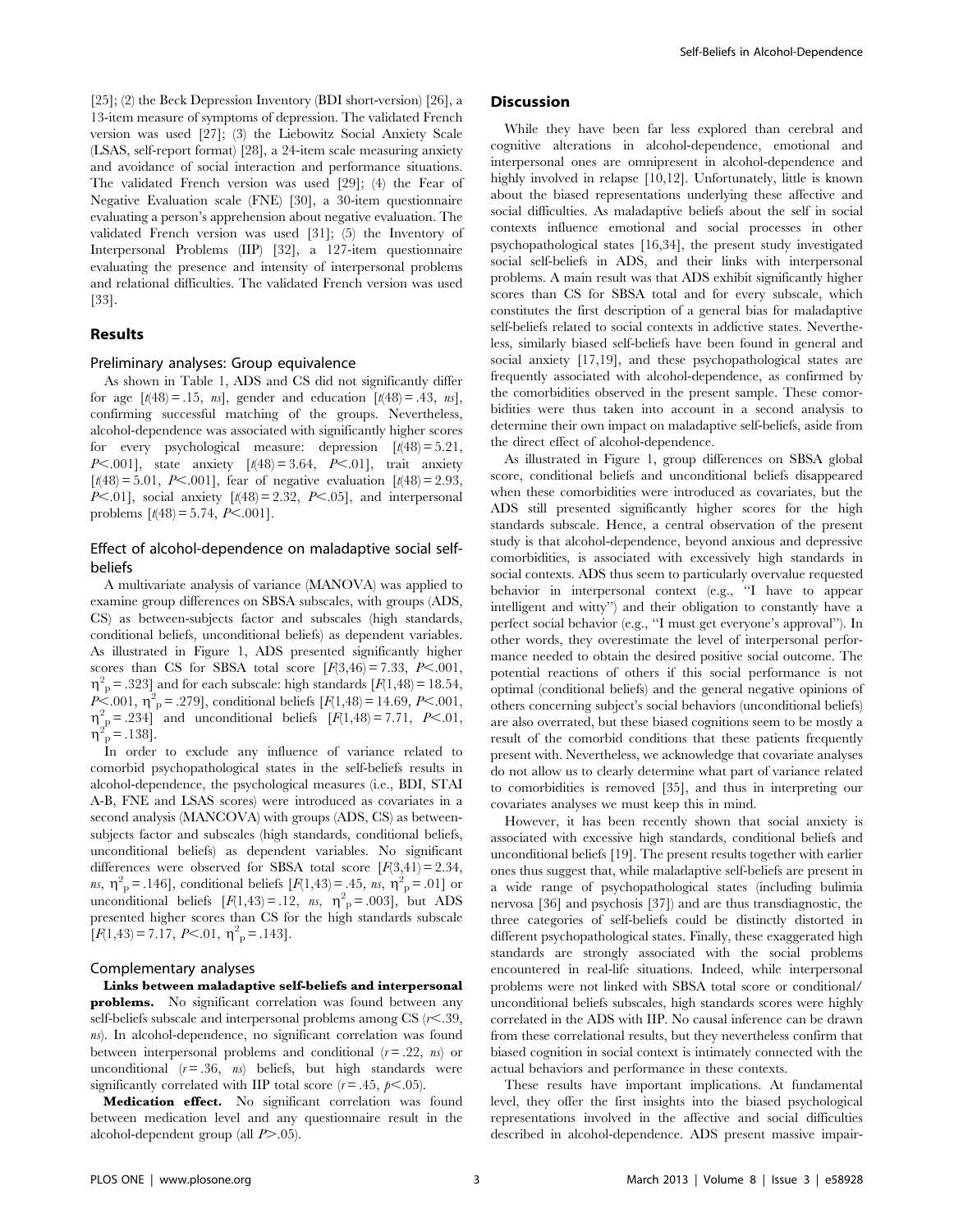

Figure 1. Self-Beliefs Social Anxiety Scale results for each group (alcohol-dependent and control subjects). Global scores are presented on the left and the scores for each subscale (high standards, conditional beliefs and unconditional beliefs) are presented on the right. The upper part depicts rough scores and the lower part depicts the scores corrected for depression (BDI score), anxiety (STAI A and B scores) and social anxiety (FNE and LSAS scores) using covariance analyses. Covariates appearing in the model are evaluated at the following values: 10.82 for BDI, 34.37 for STAI A, 40 for STAI B, 22.89 for LSAS and 14.47 for FNE. NS = Non-significant;\*p $<$ .01;\*\*p $<$ .001. doi:10.1371/journal.pone.0058928.g001

ments in emotional and interpersonal situations [10], and this pathology is marked by strong social stigma [38] as well as higher sensitivity to social rejection [39]. The present results showing the links between maladaptive self-beliefs and social deficits could thus constitute a first step towards a thorough exploration of the possible pathways linking biased psychological representations, social alterations and alcohol-dependence. First, an individual who holds excessively high social standards may frequently have difficulties reaching those unrealistic standards in social contexts, and the resulting distress could be temporally reduced by increasing the use of alcohol as a self-medication. Second, individuals with excessively high social standards may believe that alcohol enhances their social abilities, and may thus increase their alcohol consumption to meet their high social standards. Third,

problematic alcohol use and related interpersonal difficulties may already be present for an individual. Excessively high social standards may then develop to guide behaviour so as to attempt to avoid interpersonal conflict, and allow alcohol use to continue. The present results are consistent with these pathways but the specific temporal ordering of the variables have to be examined further in future studies. More globally for psychopathology, our results show a significant correlation between maladaptive selfbeliefs and the intensity of interpersonal problems in everyday life. This observation should be confirmed and extended among different psychopathological populations, but it offers the first confirmation of the association between maladaptive self-beliefs and self-reported difficulties with social behaviors.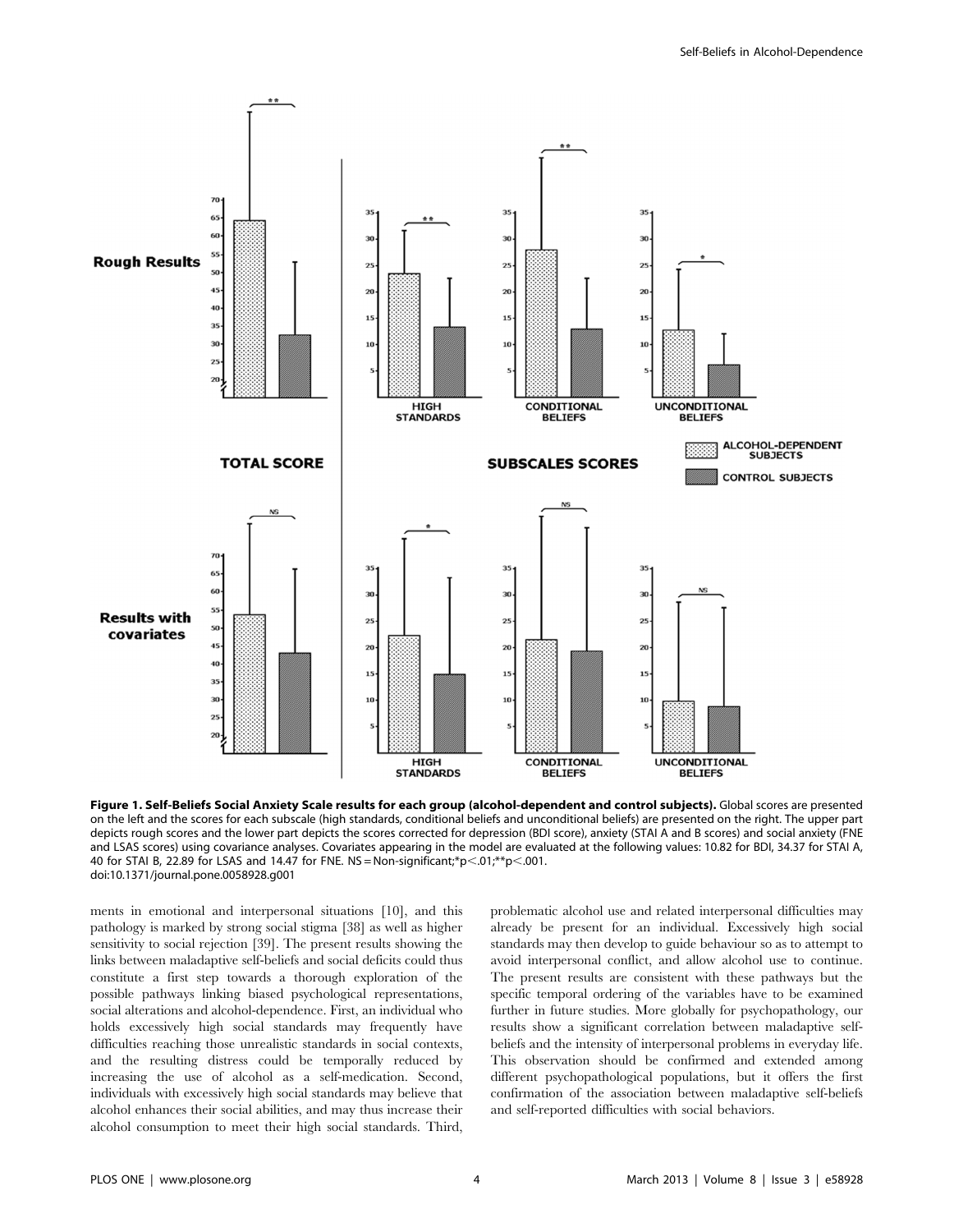At a clinical level, these results suggest that maladaptive selfbeliefs negatively influence social integration in alcohol-dependence and could favour the maintenance of alcohol consumption by reinforcing the vicious circle between interpersonal problems, social isolation and alcohol consumption. Therapeutic interventions reducing this self-beliefs bias might thus interfere with the vicious circle and reduce alcohol consumption or relapse risk. Interventions focusing on maladaptive self-beliefs have been tested in social anxiety [40]. Specifically, ''widening the bandwidth'' exercises [15] aim at questioning the high standards during social performance and showing that the range of adapted social behaviors is larger than those allowed by these high standards. Proposing these brief exercises during the rehabilitation process might lower the exaggerated high standards present in ADS, and improve social functioning after detoxification.

Several limitations have to be underlined. First, while the results observed are highly significant and based on strong statistical power, the sample size was quite limited. Larger studies should be conducted, particularly to explore the heterogeneity of ADS. Second, inappropriate social behaviors were assessed using selfreport. Future studies could usefully examine the associations between self-beliefs and behavioral indices of social behaviors, measured by an experimental approach complementing our questionnaire-based approach (e.g., multimodal assessment of social behaviors [18,41]). Third, this first exploration in alcoholdependence should be followed up by explorations of maladaptive self-beliefs in other psychopathological states in which emotional and interpersonal alterations are highly present (e.g., schizophrenia and autism), in order to confirm whether distorted self-beliefs in a social context constitute a transdiagnostic process. More specifically, exploring these self-beliefs in other addictive states would give important insights on the common nature of different addictions. Moreover, the links between these maladaptive selfbeliefs and core psychological processes in alcohol-dependence (e.g., rumination, psychological craving, avoidance of social

## References

- 1. Harper C, Matsumoto I (2005) Ethanol and brain damage. Curr Opin Pharmacol 5: 73–78.
- 2. McIntosh C., Chick J (2004) Alcohol and the nervous system. J Neurol Neurosurg Psychiatry 75: 16–21.
- 3. Pitel AL, Beaunieux H, Witkowski T, Vabret F, Guillery-Girard B, et al. (2007) Genuine episodic memory deficits and executive dysfunctions in alcoholic subjects early in abstinence. Alcohol Clin Exp Res 31: 169–178.
- 4. Philippot P, Kornreich C, Blairy S, Baerts I, Den Dulk A, et al. (1999) Alcoholics' deficits in the decoding of emotional facial expression. Alcohol Clin Exp Res 23: 1031–1038.
- 5. Monnot M, Lovallo WR, Nixon SJ, Ross E (2002) Neurological basis of deficits in affective prosody comprehension among alcoholics and fetal alcohol-exposed adults. J Neuropsychiatry Clin Neurosci 14: 321–328.
- 6. Taieb O, Corcos M, Loas G, Speranza M, Guilbaud O, et al. (2002) Alexithymia and alcohol dependence. Ann Med Interne (Paris) 153: 51–60.
- 7. Cordovil de Sousa M, de Timary P, Cortesi MA, Mikolajczak M, du Roy de Blicquy P, et al. (2010) The emotional components of craving: covariation of craving, affect, alexithymia, emotional intelligence in alcohol-dependent patients. Pers Individ Dif 48: 16–21.
- 8. Maurage P, Grynberg D, Noël X, Joassin F, Philippot P, et al. (2011) Dissociation between affective and cognitive empathy in alcoholism: A specific deficit for the emotional dimension. Alcohol Clin Exp Res 35: 1662–1668.
- 9. Feldman RS, Philippot P, Custrini RJ (1991) Social competence and nonverbal behaviour. In: Feldman RS, editor. Fundamentals of Non-Verbal Behavior. New York, NY: Cambridge University Press. 329–350.
- 10. Uekermann J, Daum I (2008) Social cognition in alcoholism: a link to prefrontal cortex dysfunction? Addiction 103: 726–735.
- 11. Kornreich C, Philippot P, Foisy ML, Blairy S, Raynaud E, et al. (2002) Impaired emotional facial expression recognition is associated with interpersonal problems in alcoholism. Alcohol Alcohol 37: 394–400.
- 12. Zywiak WH, Westerberg VS, Connors GJ, Maisto SA (2003) Exploratory findings from the reasons for drinking questionnaire. J Substance Abuse Treat 25: 287–292.

interactions, lack of self-forgiveness [42]) should be further explored to better understand the mediating variables linking the influence of these biased cognitions on social behaviors. Finally, the proposal that these exaggerated high standards hamper treatment seeking should also be tested, as increasing the proportion of patients included in detoxification process is a crucial public health goal in alcohol-dependence [43].

To conclude, this study sought to explore for the first time whether self-beliefs related to social interactions are characteristics of ADS. Our main prediction that alcohol-dependence would be associated with maladaptive self-beliefs was strongly supported, as shown by significantly higher scores in ADS than CS for SBSA global score and subscales. Critically, when the comorbidities (depression, anxiety and social anxiety) were taken into account using covariate analyses, the only remaining significant bias among ADS was the presence of exaggerated high standards during social interactions. Independently from common comorbidities, alcoholdependence is thus linked with exaggerated high standards in interpersonal contexts, which could contribute to the vicious circle between alcohol consumption, interpersonal problems and social isolation [11]. Indeed, significant correlations were also found between excessive high standards and interpersonal problems, suggesting a direct link between maladaptive self-beliefs and actual social difficulties. While these results should be confirmed and extended in future studies, they nonetheless provide the first insights into the influence of underlying cognitive biases on interpersonal problems in addictive states, and thus open exciting possibilities for future investigations in this area.

## Author Contributions

Conceived and designed the experiments: PM PD MM QW MC PP AH. Performed the experiments: PM PD MC AH. Analyzed the data: PM PD MC PP AH. Contributed reagents/materials/analysis tools: PM PD MM QW AH. Wrote the paper: PM PD MM QW MC PP AH.

- 13. Clark DM, Wells A (2010) A cognitive model of social phobia. In: Heimberg RG, Liebowitz MR, Hope DA, Schneier FR, editors. Social Phobia: Diagnosis, Assessment, and Treatment. New York, NY: Guilford Press. 69–93.
- 14. Phillips WJ, Hine DW, Thorsteinsson EB (2010) Implicit cognition and depression: a meta-analysis. Clin Psychol Rev 30: 691–709.
- 15. Clark DM (2001) A cognitive perspective on social phobia. In: Crozier WR, Alden LE, editors. International Handbook of Social Anxiety: Concept Research and Interventions Relating to the Self and Shyness. New York, NY: John Wiley and Sons. 406–430.
- 16. Wong QJJ, Moulds ML (2011a) The relationship between the maladaptive selfbeliefs characteristic of social anxiety and avoidance. J Behav Ther Exp Psychiatry 42: 171–178.
- 17. Wong QJJ, Moulds ML (2009) Impact of rumination versus distraction on anxiety and maladaptive self-beliefs in socially anxious individuals. Behav Res Ther 47: 861–867.
- 18. Wong QJJ, Moulds ML (2011b) Impact of anticipatory processing versus distraction on multiple indices of anxiety in socially anxious individuals. Behav Res Ther 49: 700–706.
- 19. Wong QJJ, Moulds ML (2011c) A new measure of the Maladaptive self-beliefs in social anxiety: Psychometric properties in a non-clinical sample. J Psychopathol Behav Assess 33: 285–297.
- 20. Iorgulescu G (2010) Low self-esteem in women with eating disorders and alcohol abuse as a psycho-social factor to be included in their psychotherapeutic approach. J Med Life 3: 458–464.
- 21. Trucco EM, Connery HS, Griffin ML, Greenfield SF (2007) The relationship of self-esteem and self-efficacy to treatment outcomes of alcohol-dependent men and women. Am J Addict 16: 85–92.
- 22. Schomerus G, Corrigan PW, Klauer T, Kuwert P, Freyberger HJ, et al. (2011) Self-stigma in alcohol dependence: consequences for drinking-refusal selfefficacy. Drug Alcohol Depend 114: 12–17.
- 23. Fein G, Di Sclafani V, Finn P, Scheiner D (2007) Sub-diagnostic psychiatric comorbidity in alcoholics. Drug Alcohol Depend 87: 139–145.
- 24. Spielberger DC, Gorsuch RL, Lushene R., Vagg PR, Jacobs GA (1983) Manual for the State-Trait Anxiety Inventory. Palo Alto, CA: Consulting Psychology Press.